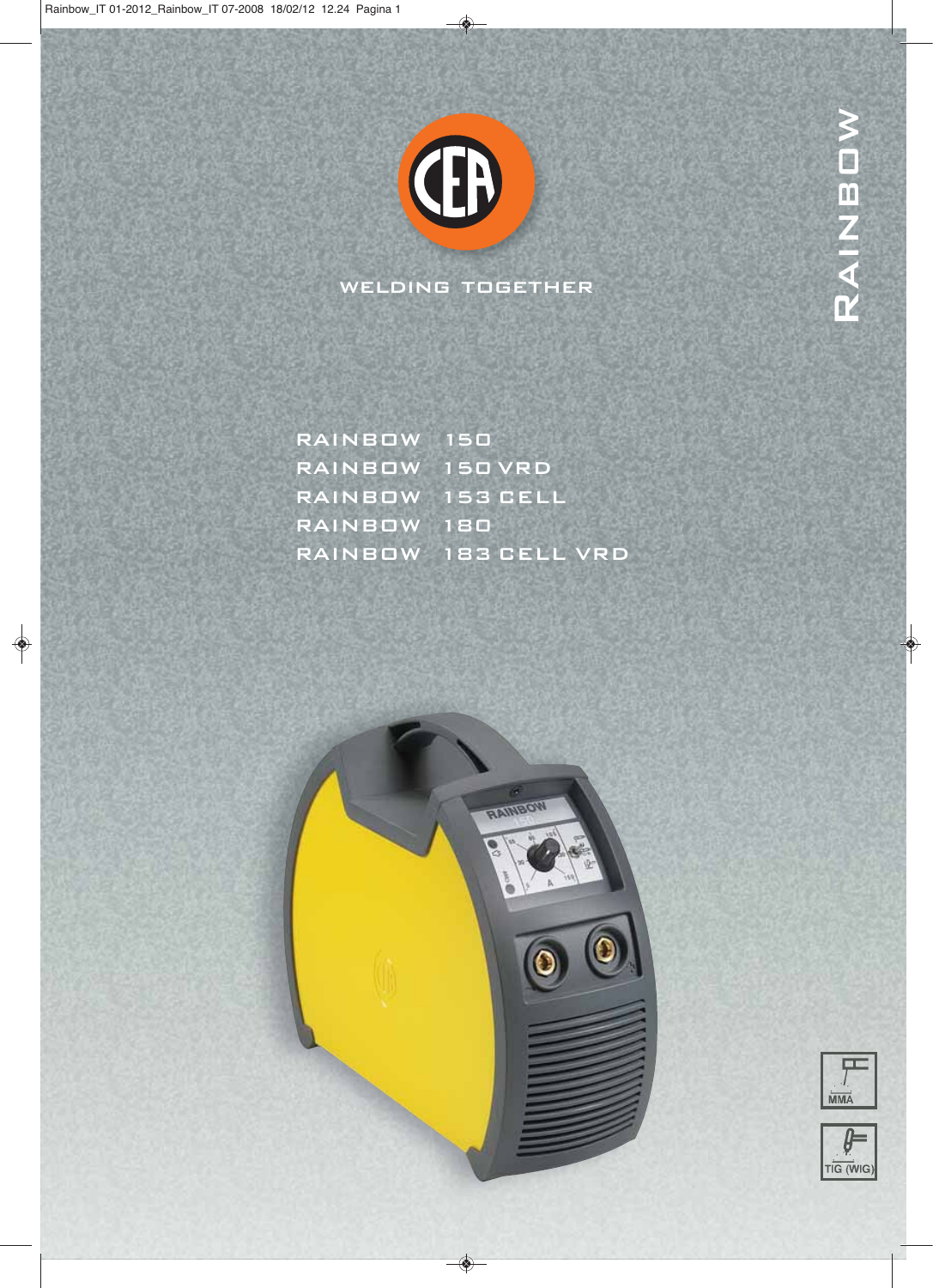Designer: Spreafico Design - Italy Designer: Spreafico Design - Italy

**REEN** 





(Inverter

DC



GENERATORI INVERTER

**RAINBOW** rappresentano l'ultima evoluzione dei generatori<br>di saldatura in corrente continua con tecnologia inverter. RAINBOW rappresentano l'ultima evoluzione dei generatori Questi potenti generatori a 100 KHz sono basati su IGBT dell'ultima generazione e sono muniti di trasformatore planare. I RAINBOW con la loro leggerezza e compattezza e le ottime caratteristiche di saldatura ad elettrodo MMA ed in TIG con innesco tipo "lift", sono la soluzione ideale per impieghi in lavori di manutenzione e carpenteria leggera.

RAINBOW 153 cell e 183 cell VRD sono versioni speciali per elettrodi cellulosici.

## Caratteristiche Features

- Eccezionali caratteristiche di saldatura con ogni tipo di elettrodo
- Tre processi di saldatura selezionabili
- **Possibilità di lavorare** con motogeneratori di potenza adeguata grazie alla protezione contro le sovratensioni di alimentazione
- Ridotto consumo di energia ed elevato rendimento elettrico
- Tutti i dati sono riferiti ad una temperatura ambiente di 40° C come prescritto dalle norme
- Possibilità di prolungare il cavo di alimentazione fino a 100 m senza perdita di potenza

- $\blacksquare$  Excellent welding characteristics with any type of electrode
- Possibility to work with power generator sets of adequate size thanks to over-under voltage protection against fluctuations
- Low energy consumption and high electrical efficiency
- Three available welding processes
- All the data are referred to 40° C environment temperature as imposed by the standards
- Suitable to be used with 100m length cable without power loss

## INVERTER POWER SOURCES FOR ELECTRODE WELDING

RAINBOY

**R** AINBOWS represent the latest evolution in inverter<br>**R** technology DC welding equipment. These powerful 100 KHz power sources are based on latest generation IGBT's and fitted with a flat transformer.

RAINBOWS, with their lightness, reduced size and their excellent characteristics in electrode MMA and TIG welding with "lift" mode arc striking, are the most suitable solution for maintenance and light fabrication works.

RAINBOW 153 cell and 183 cell VRD are special versions for cellulosic electrodes.

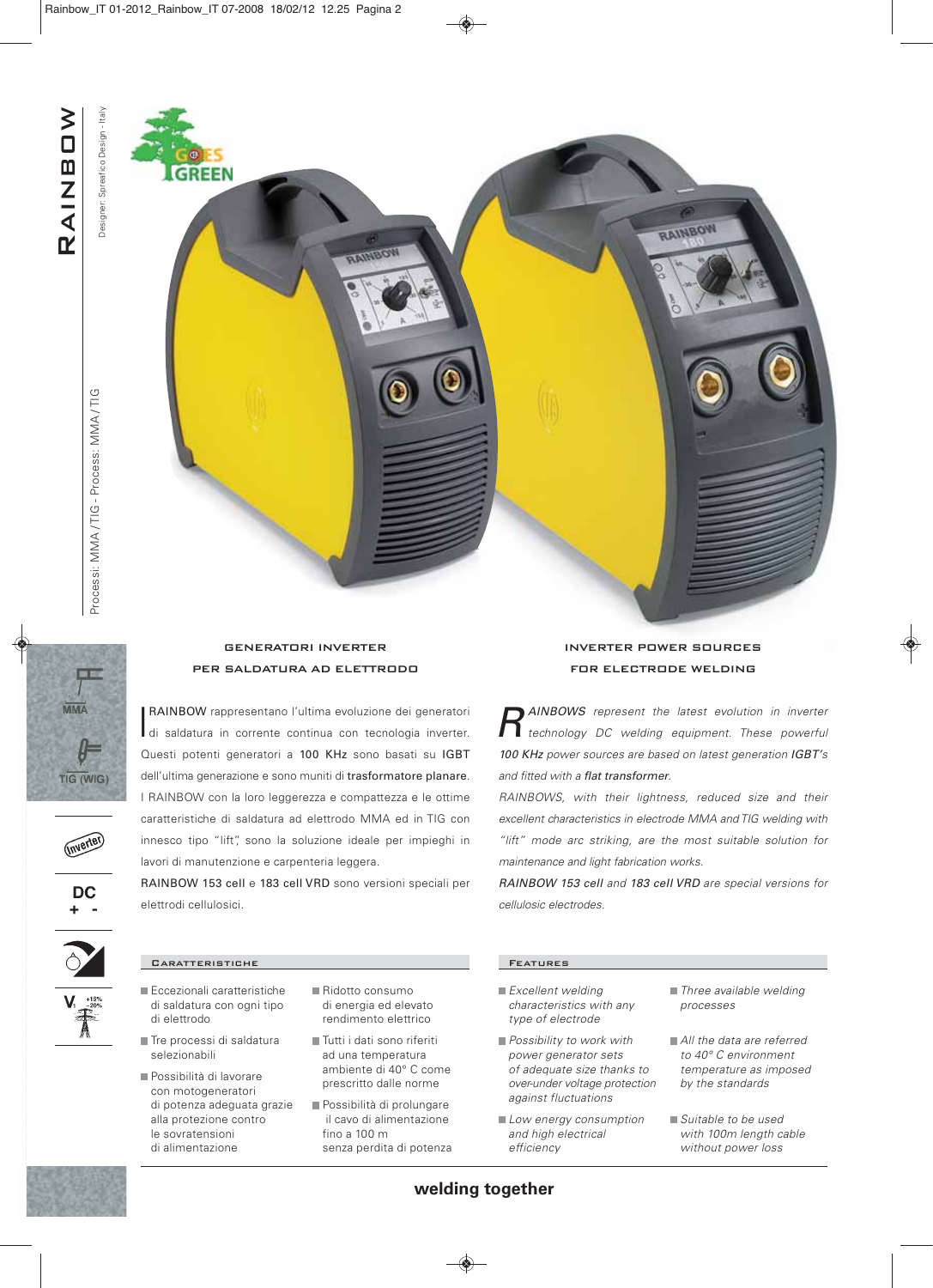- Design innovativo e compatto
- Struttura portante in fibra antiurto con comandi protetti
- Robusta maniglia integrata nel telaio
- Le parti elettroniche protette dalla polvere, grazie all'innovativo sistema di ventilazione "Tunnel", ne consentono l'impiego nei più gravosi ambienti di lavoro
- Frontale inclinato con ampia visibilità da ogni angolazione per una facile lettura e regolazione dei parametri
- Dimensioni e pesi ridotti per una facile trasportabilità
- Rainbow 180 fornito con attacchi di sicurezza rapidi da 50 mm2
- Compensazione automatica della tensione di rete +15% – 20%
- Arc Force integrato per la selezione automatica della migliore caratteristica dinamica dell'arco
- Hot Start automatico per migliorare l'innesco con elettrodi difficili
- Funzione Antisticking per evitare l'incollaggio degli elettrodi

VRD - Protezione di sicurezza RAINBOW 150 VRD e 183 cell VRD, con dispositivo a per ridurre la tensione a vuoto a valori inferiori a 12V, forniscono una ulteriore protezione di sicurezza in ambienti con rischio elettrico accresciuto.





**12 V** 

- Innovative and compact design
- Shock-proof fibre compound mainstructure with protected control panel
- $\blacksquare$  Robust handle built into the chassis
- Dust-proof electronic components thanks to the innovative "Tunnel" fan cooling system, allow its use in the toughest work environments
- Sloping front control panel, easy to read and adjust and highly visible from any direction
- Reduced weight and size, easy-to-carry
- Rainbow 180 is fitted with 50  $mm<sup>2</sup>$ safety quick connections
- **Automatic compensation for mains** voltage fluctuations within +15%–20%
- **Built-in Arc Force to automatically** select the best welding arc dynamic characteristic
- Automatic Hot Start to improve the arc striking with the most difficult electrodes
- **Electrode Antisticking function**

VRD - Safety protection RAINBOW 150 VRD and 183 cell VRD, fitted with Voltage Reduction Device to make the maximum open circuit voltage less than12V, grants additional safety protection in all highly hazardous environments.



Processi: MMA / TIG - Process: MMA / TIG

Processi: MMA/TIG - Process: MMA/TIG

**RAINBOW** 

 $\geq$  $\Box$  $\mathbf m$ Z  $\overline{1}$  $\mathbf R'$ 

- **1** Regolazione elettronica della corrente di saldatura
- **2** Indicatore presenza tensione di alimentazione
- **3** Indicatore intervento protezione termostatica
- **4** Selettore di 3 processi di saldatura • MMA: saldatura con elettrodi rutili, basici, ghisa ed alluminio (funzioni Hot Start e Arc Force attive)
	- MMA CrNi: saldatura dell'acciaio inossidabile con un arco soffice ed estremamente stabile per applicazioni di alta qualità
	- TIG: con l'innovativo innesco tipo "lift" a controllo termico (TCS), le accensioni avvengono in modo preciso e veloce, riducendo al minimo le inclusioni di tungsteno senza alcuna incisione sul pezzo



- **1** Welding current electronic adjustment
- **2** Mains voltage LED
- **3** Thermostatic protection LED
	- **4** Three welding process selector switch:
		- MMA: welding of coated electrodes: rutile, basic, cast iron and aluminium (Hot Start and Arc-Force functions are on)
		- MMA CrNi: welding of stainless steel. This special dynamic characteristic enables welding with a smooth and very stable arc for high quality welding (Hot Start and Arc-Force functions are off)
		- TIG: by the innovative "lift" mode arc striking with thermic control (TCS), quick and precise striking is achieved, by minimising any tungsten inclusion and avoiding any incision onto the workpiece